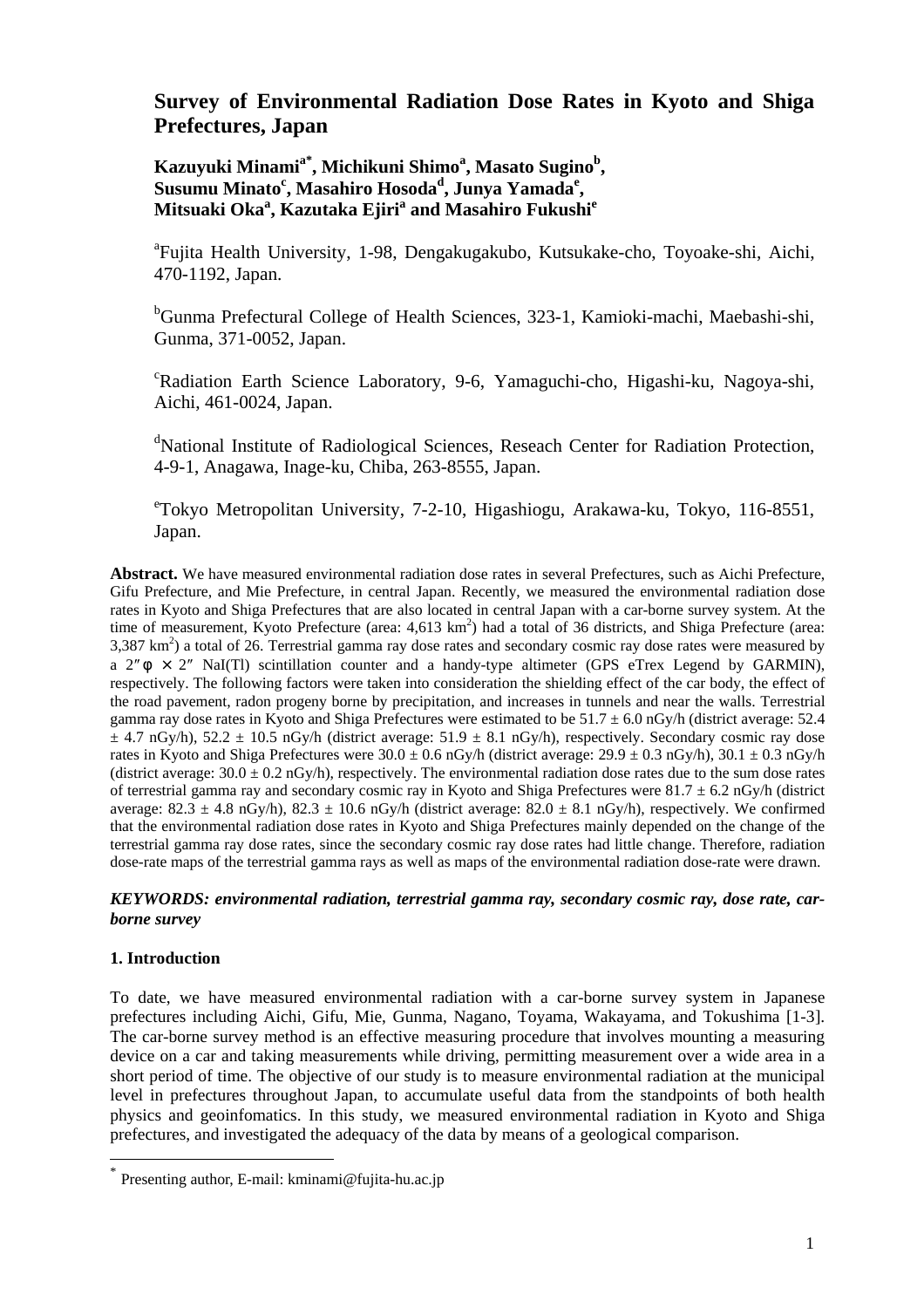## **2. Materials and Methods**

# **2.1 Objects**

Figure 1 shows the locations within Japan of Kyoto and Shiga prefectures. These two adjoining prefectures are located almost at the center of the Japanese archipelago. Kyoto Prefecture houses numerous World Heritage Sites, while Shiga Prefecture is famous for the home of Lake Biwa, the largest lake in Japan.



**Figure 1:** Location of Kyoto and Shiga prefectures in Japan

We carried out measurements in Kyoto and Shiga prefectures in August 6–9, 2005, and August 9–11, 2007, respectively. At the time of measurement, Kyoto Prefecture contained a total of 36 districts, and Shiga Prefecture a total of 26.

# **2.2 Methods**

The method of measurement used was a car-borne survey along the driving route shown in Fig. 2, in which measurements were made in a continuous two-minute cycle consisting of measurements of one minute's duration taken at intervals of one minute. Terrestrial gamma ray dose rates and levels were measured by a  $2'' \times 2''$  NaI(Tl) scintillation counter and an eTrex Legend global positioning system (GPS) (Garmin, USA), respectively. Terrestrial gamma ray dose rate measurements were corrected for the shielding effect of the vehicle body, the paving effect of the road, and the influence of cliffs and tunnels at the time of measurement. The shielding effect of the vehicle body was corrected by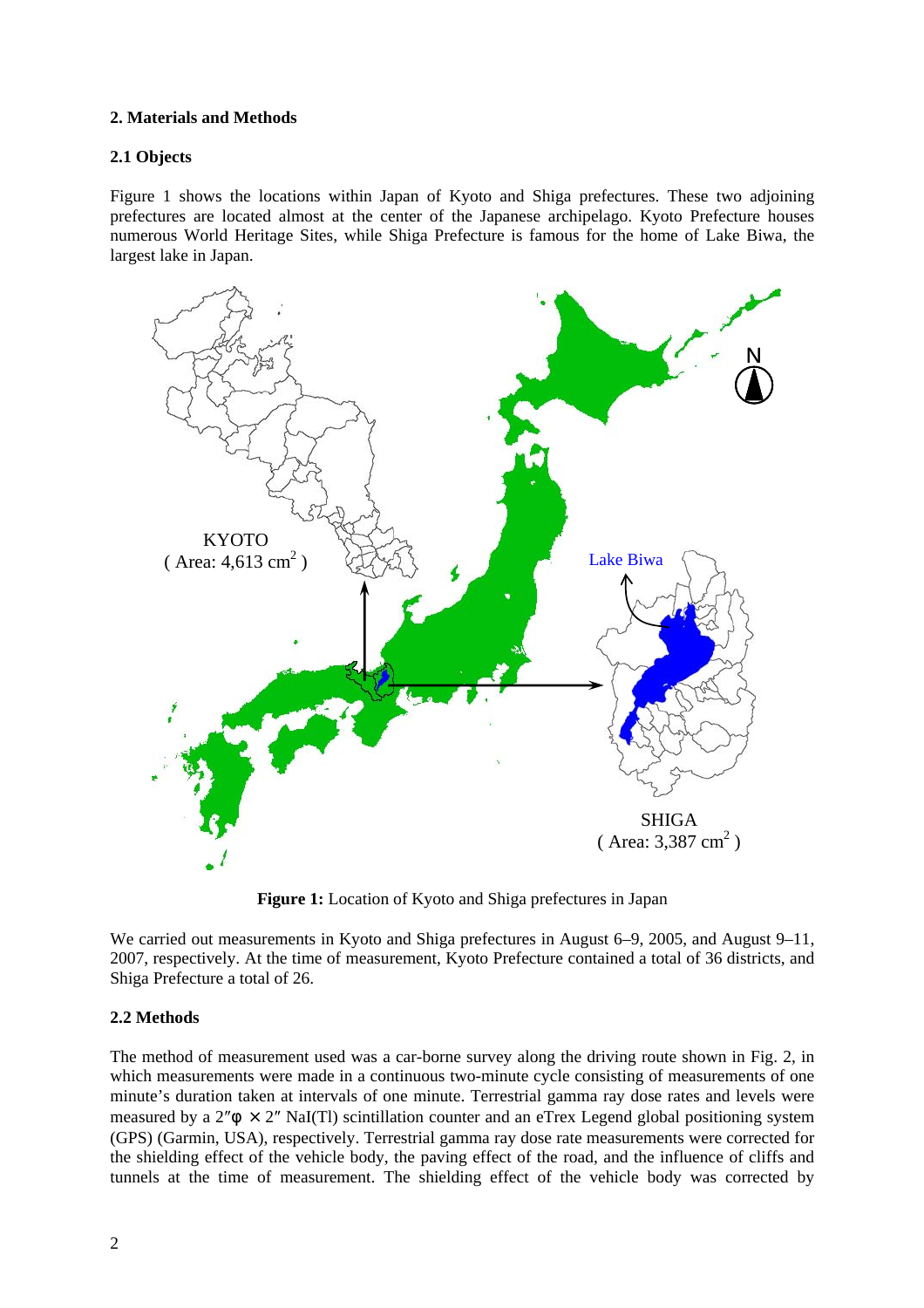measuring terrestrial gamma ray dose rates both inside and outside the car at 21 points along the driving route in Kyoto Prefecture and 14 points in Shiga Prefecture, and using the average of these values as a conversion coefficient to obtain values outside the car. The paving effect of the road was corrected by measuring terrestrial gamma ray dose rates both on the surface of the paved road and on nearby bare ground at 21 points along the driving route in Kyoto Prefecture and 14 points in Shiga Prefecture. The influence of gamma radiation from cliffs or tunnels at the time of measurement was corrected by linearly interpolating between the values taken at the nearest points outside the region occupied by the cliff or tunnel. Levels were converted from the secondary cosmic ray dose rate, using Minato's report as a reference [4]. The environmental radiation dose rate was calculated as the sum of the corrected terrestrial gamma ray dose rate and the secondary cosmic ray dose rate.



**Figure 2:** Measurement route for the car-borne survey

#### **3. Results**

#### **3.1 Kyoto Prefecture**

A regression formula of  $y = 1.6x$  was used to convert the values inside the car  $(x)$  into the outside values (*y*). Terrestrial gamma ray dose rates were converted from paved roads (*x*) to bare ground (*y*) by using the formula  $y = x + 7.1$ . Terrestrial gamma ray dose rates in Kyoto Prefecture ranged from 32.2 to 65.5 nGy/h, with an average value of  $51.7 \pm 6.0$  nGy/h (district average:  $51.9 \pm 8.1$  nGy/h). Secondary cosmic ray dose rates in Kyoto Prefecture ranged from 29.4 to 33.7 nGy/h, with an average value of 30.0  $\pm$  0.6 nGy/h (district average: 29.9  $\pm$  0.3 nGy/h). As shown in Fig. 3, environmental radiation dose rates in Kyoto Prefecture ranged from 61.8 to 96.2 nGy/h, with an average value of 81.7  $\pm$  6.2 nGy/h (district average: 82.3  $\pm$  4.8 nGy/h).

#### **3.2 Shiga Prefecture**

A formula of  $y = 1.7x$  was used to the values inside the car  $(x)$  into the outside values  $(y)$ . The conversion coefficient for converting terrestrial gamma ray dose rates from paved road to bare ground was *1.07*. The terrestrial gamma ray dose rate in Shiga Prefecture ranged from 22.3 to 82.6 nGy/h,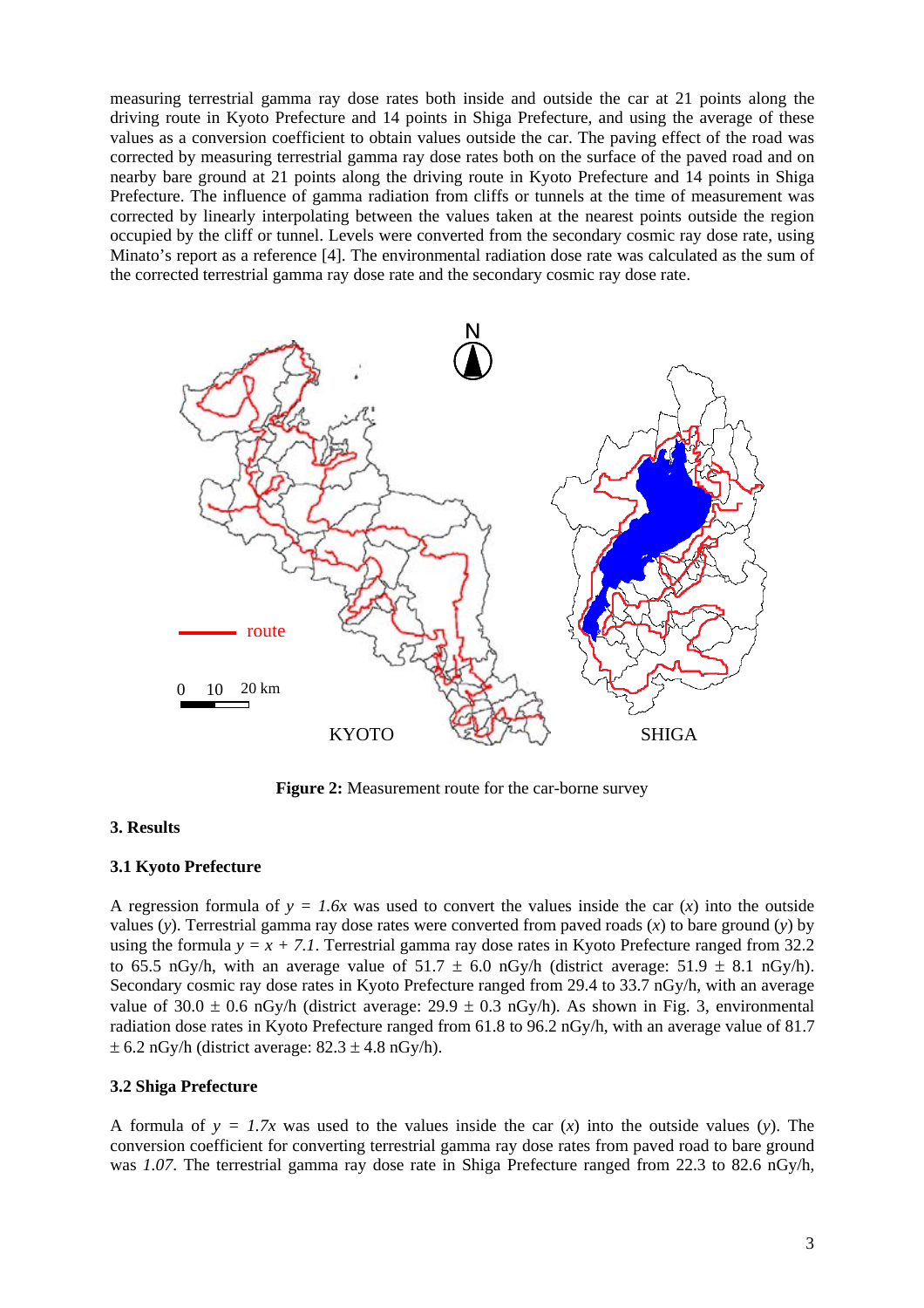with an average value of  $52.2 \pm 10.5$  nGy/h (district average:  $51.9 \pm 8.1$  nGy/h). Secondary cosmic ray dose rates in Shiga Prefecture ranged from 29.4 to 31.3 nGy/h, with an average value of  $30.1 \pm 0.3$ nGy/h (district average:  $30.0 \pm 0.2$  nGy/h). As shown in Fig. 3, environmental radiation dose rates in Shiga Prefecture ranged from 52.2 to 112.6 nGy/h, with an average value of 82.3  $\pm$  10.6 nGy/h (district average:  $82.0 \pm 8.1$  nGy/h).



**Figure 3:** Environmental radiation dose rates in Kyoto and Shiga prefectures

#### **4. Discussion**

Secondary cosmic ray dose rates in Kyoto and Shiga prefectures were about 30 nGy/h, and showed little variation in both prefectures. For this reason, environmental radiation dose rates in Kyoto and Shiga prefectures may be regarded as dependent on changes in terrestrial gamma ray dose rates.

# **4.1 Terrestrial gamma ray dose rates in Kyoto Prefecture**

The geology around point A, where we measured the highest terrestrial gamma ray dose rate in Kyoto Prefecture, consists mainly of granite, an acidic rock, which may be regarded as the reason for the high dose rate value. The geology around point B, where we measured the lowest terrestrial gamma ray dose rate, is mainly composed of basic and ultrabasic rock, which may be regarded as the reason for the low value. Most of the geology of Kyoto Prefecture consists of sedimentary rock, and the overall high value of the terrestrial gamma ray dose rate is regarded as due to the influence of clastic rock [5– 7].

# **4.2 Terrestrial gamma ray dose rates in Shiga Prefecture**